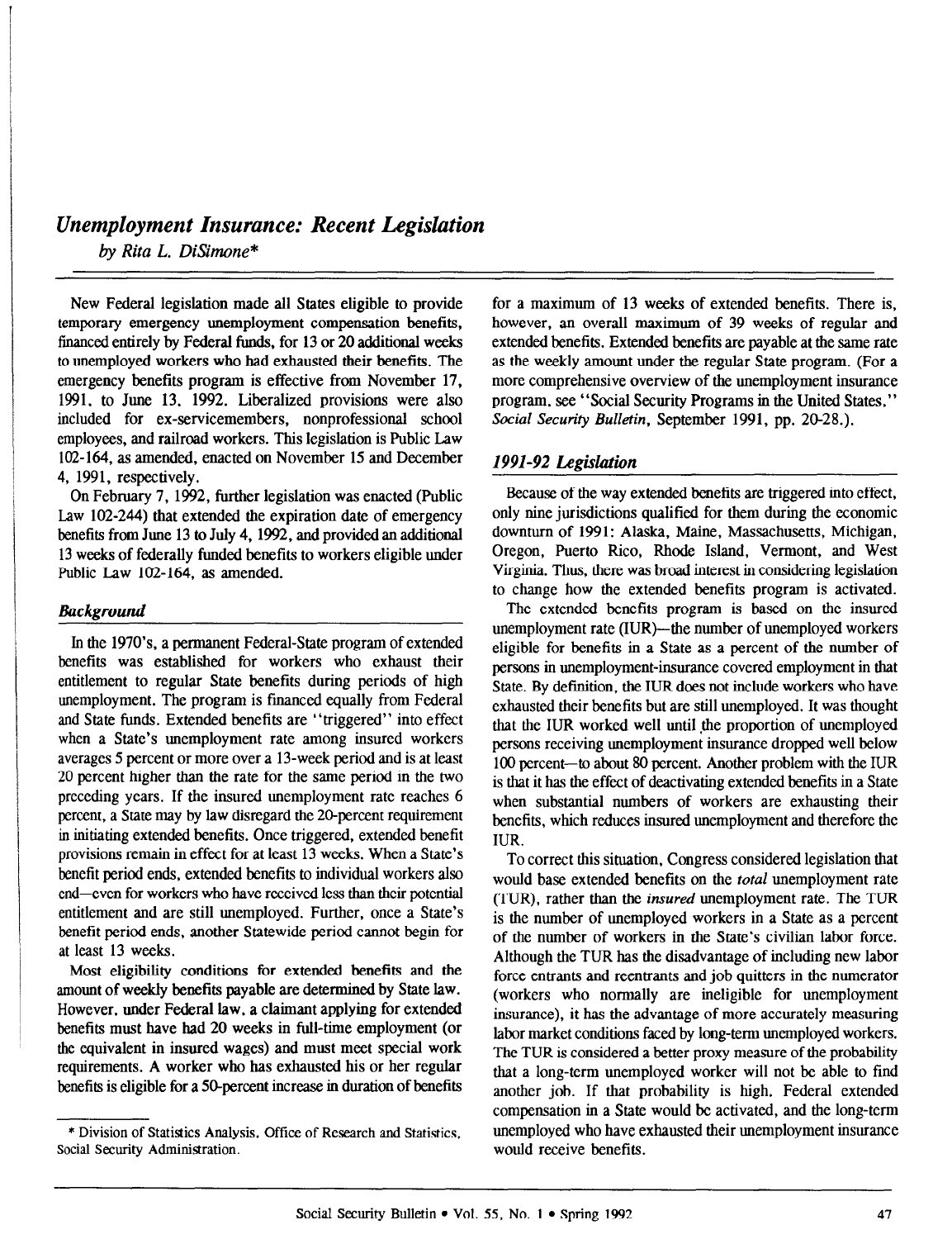### Public Law 102-107

The 1991 Emergency Unemployment Compensation Act (Public Law 102-107) was enacted on August 17.1991. Although it was law, the legislation did not go into effect. In order for it to become effective, the President had to submit to Congress a separate declaration of a budget emergency that, in effect, would have allowed off-budget financing. The President considered the legislation out of conformity with the 1990 budget agreement's pay-as-you-go requirement. So, although he signed the legislation into law, the President did not invoke the emergency declaration, and thus the new law was rendered inoperative.

Public Law 102-107 revised the program for extended benefits by allowing all States to provide emergency unemployment compensation (EUC) benefits between September 1, 1991, and July 4, 1992. The number of weeks of benefits payable to an unemployed worker was determined by the State's total unemployment rate during the preceding 6 months. There were four levels of weeks of eligibility for EUC benefits:

- 20 weeks-for States with a total unemployment rate equal to or exceeding 8 percent
- 13 weeks-for States with a total unemployment rate equal to or exceeding 7 percent but less than 8 percent
- 7 weeks-for States with a total unemployment rate equal to or exceeding 6 percent but less than 7 percent
- 4 weeks-for States with a total unemployment rate less than 6 percent

The legislation provided that once a State triggered on for an EUC benefit period of 7, 13, or 20 weeks, the State's program would remain triggered on for at least 13 weeks-even if the State's total unemployment rate dropped during that period. However, if a State's total unemployment rate increased during that period so that the State qualified for a higher number of weeks, workers in that State would qualify for additional benefits. Once an unemployed worker became eligible for 7, 13, or 20 weeks of EUC benefits, the worker would be paid for all the weeks to which he or she was entitled--even if the State "triggered off' or the program expired before the worker had received the full number of weeks of benefits.

One provision of the legislation specified that unemployed workers who had exhausted their benefits under the regular unemployment program between April 1 and September 1, 1991, would be eligible to receive EUC benefits in States that had a total unemployment rate of at least 6 percent and had triggered on to 7, 13, or 20 weeks of Federal benefits. The EUC benefits were to be federally funded from the Extended Unemployment Compensation Account of the Unemployment Trust Fund.

However, as stated above, Public Law 102-107 never became operative.

## Senute Bill 1722

 $\frac{1}{2}$  second by Congress but never become passed by Congress but never become passed by Congress but never  $\mu$  become on, s.  $1/22$ , was passed by congress our never became law; it was vetoed by the President on October 11, 1991, and the Senate sustained the veto. This legislation waived the pay-as-you-go requirements of the budget law and provided that<br>an emergency declaration would be automatically triggered either upon the President's signature, or, if the President vetoed the legislation, by Congress' overriding that veto.

## Public Law  $102-164$

A third bill (H.R. 3575) was passed by Congress on November 15, 1991, and approved by the President the same day: it became Public Law 102-164—the Emergency Unemployment Compensation Act of 1991. This new law provided a three-tier system of 6, 13, or 20 weeks of emergency benefits and also provided for direct financing of unemployment benefits.

## Public Law 102-182

During debate on H.R. 3575, several Senators indicated that they considered the formula unfair to their States because it would provide only 6 weeks of added benefits in 23 States; the remaining States would receive 13 or 20 weeks. To meet these concerns, a compromise was reached. Congress, wishing to expedite emergency unemployment benefits to workers who had exhausted their benefits, agreed to let H.R. 3575 become law. However, an amendment would be added to H.R. 1724-a trade bill-to allow jobless workers who had exhausted their regular benefits at any time after February 28, 1991, either 13 or 20 weeks of emergency benefits. On December 4, 1991, the trade bill was signed by the President: it became Public Law 102-182.

## Public Law 102-244

The Emergency Unemployment Compensation Extension Act (H.R. 4095) was passed by Congress on February 4, 1992, and signed into law on February 7, 1992: it became Public Law 102-244. It continues the emergency unemployment compensation program from June 13 to July 4, 1992, and extends the period for which an unemployed worker can receive benefits by 13 weeks.

# Provisions of the Major Legislation

Public Law 102-164, as amended, and Public Law 102-244 were the major legislative developments in the area of unemployment insurance during late 1991 and early 1992. A discussion of the detailed provisions of these new laws is given below.

#### Provisions of Public Law 102-164, as Amended

Under Public Law 102-164 (but before it was amended by Public Law 102-182), all States became eligible to provide EUC benefits to unemployed workers who exhausted their unemployment benefits under existing programs. There were three levels of eligibility. The number of weeks of benefits payable to an unemployed worker in a particular State was determined by a combination of the State's adjusted insured unemployment rate (AIUR). its exhaustion rate (ER). and its total unemployment rate (TUR). Definitions of these terms follow:

• The AIUR for a State adjusts the insured unemployment rate by adding to the numerator the number of workers raw by avang to the numerator the numerical workers wiku have<br>2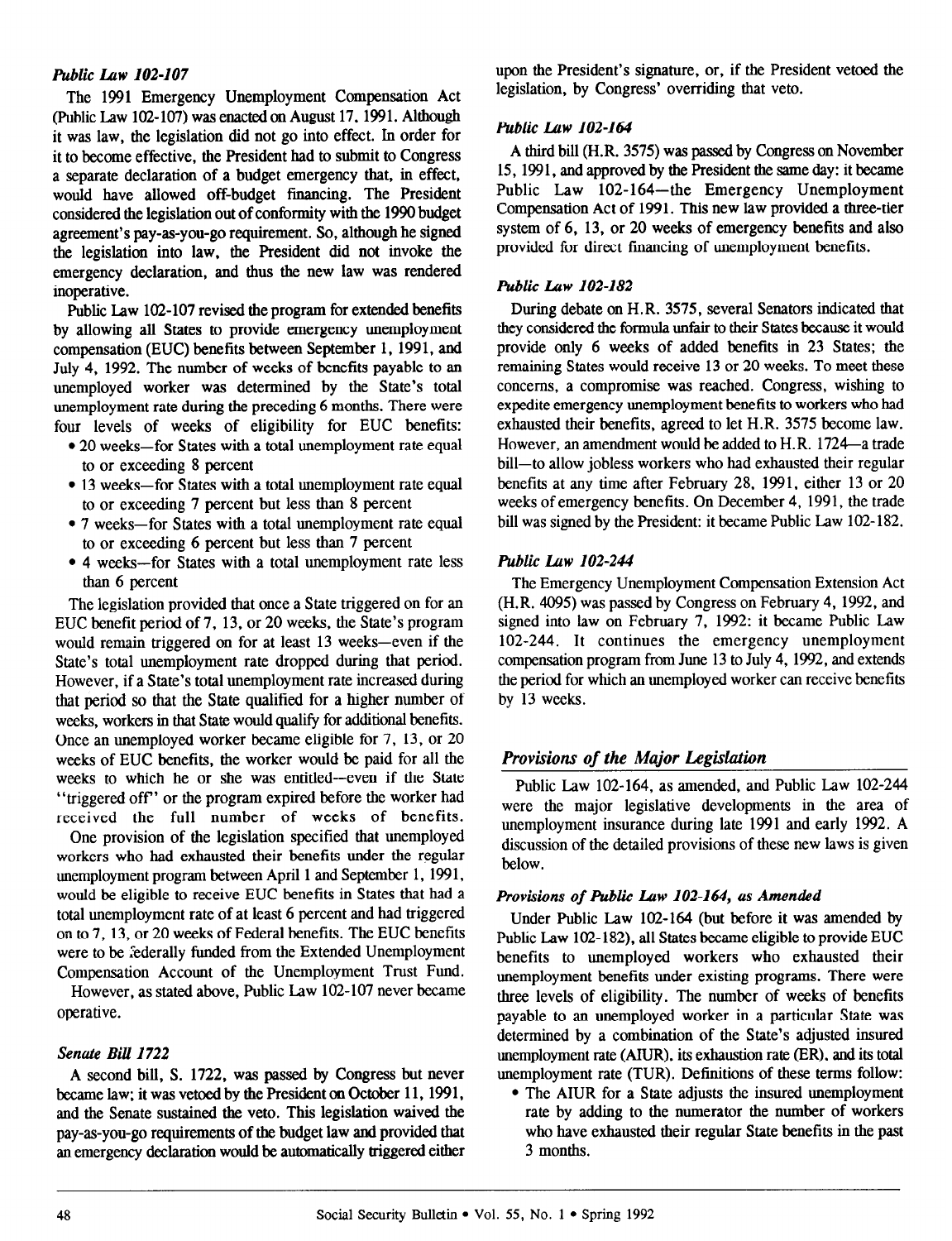- $\bullet$  The ER is the percentage obtained by dividing the average monthly number of workers who have exhausted their regular State benefits during the past 12 months by the average monthly number of individuals filing initial claims for regular State benefits during the past 12-month period ending 6 months earlier.
- $\bullet$  The TUR is the ratio of all unemployed workers in a State to all workers in that State's labor force during the past 6 months for which data are available.

Under Public Law 102-164, States can receive 6, 13, or 20 weeks of emergency benefits, as follows:

- All States can provide at least 6 weeks.
- States with an AIUR of at least 4 percent, or an AIUR of at least 2.5 percent and an ER of at least 29 percent can provide at least 13 weeks.
- States with an AIUR of at least 5 percent or a TUR of at least 9 percent can provide 20 weeks.

Once a State has triggered on for a period of 6, 13, or 20 weeks of EUC benefits, the State remains in that tier for at least 13 weeks-even if the State drops to a lower tier during that period. If a State moves to a higher tier during that period, workers in the State qualify for the additional benefits. Also, once an unemployed worker becomes eligible for 6, 13, or 20 weeks of EUC benefits, the worker is paid for all weeks to which he or she is entitled-even if the State drops to a lower tier or the program expires before the worker has received the full number of weeks of benefits.

Unemployed workers who have exhausted their benefits under the regular unemployment program between March 1 and November 16, 1991 (the 8.5-month period prior to enactment of EUC benefits), are eligible to receive EUC benefits in States that qualify as 13- or 20-week States or that have an AIUR of at least 3 percent. This is known as the "reachback" provision. Qualifying States are eligible for a minimum of 6 weeks of reachback benefits. However, States on the second and third tiers are eligible to pay for 13 or 20 weeks, respectively.

Public Law 102-182 amended Public Law 102-164. It replaced the three-tier system of 6, 13, and 20 weeks of emergency unemployment compensation with a two-tier system of 13 and 20 weeks, and it changed the expiration date for the Emergency Unemployment Compensation Act from July 4 to June 13.1992.

As of February 3. 1992, there were 16 jurisdictions whose unemployed workers could receive 20 weeks of benefits: Alaska, Arkansas, California, Connecticut, Maine, Massachusetts, Michigan, Mississippi, New Jersey, Oregon, Pennsylvania, Puerto Rico, Rhode Island, Vermont, Washington, and West Virginia. These jurisdictions had total unemployment rates of at least 9 percent or adjusted insured unemployment rates of at least 5 percent. Unemployed workers in the remaining States, the District of Columbia, and the Virgin Islands are qualified the District of Columbia, and the virgin islands are quantical  $\omega$  receive 15 weeks of beliefits. In addition, reactional coverage was added for all States so that 18 States and the Virgin Islands, which did not receive these benefits before, would now be eligible to provide them.

## Provisions of Public Law 102-244

As described earlier, Public Law 102-164, as amended, is effective from November 17, 1991, through June 13. 1992. It provides for 13 or 20 additional weeks of emergency benefits beyond the 26 weeks of benefits available under the regular State unemployment insurance programs.

Public Law 102-244 increases by 13 the number of weeks of emergency benefits payable to unemployed workers qualifying through June 13. Therefore, a total of 33 weeks of emergency benefits can be paid to workers in States that were previously eligible for 20 weeks. Workers in all other States are entitled to a total of 26 weeks of emergency benefits. This legislation extended the emergency benefits program from June 13 to July 4. 1992.

The total number of weeks of emergency benefits payable to unemployed workers who first become eligible for benefits after June 13 remains 13 or 20 weeks. Unemployed workers who qualify for benefits before the July 4 expiration will receive the full number of weeks to which they are entitled-even if some of those weeks come after the expiration date.

Including the 26 weeks of benefits payable under the regular unemployment program, unemployed workers in jurisdictions with high unemployment can receive a maximum of 59 weeks of benefits, and those in all other jurisdictions can receive a maximum of 52 weeks.

## financing

Emergency benefits are federally funded from the Extended Unemployment Compensation Account of the Unemployment Trust Fund. However, Public Law 102-164, as amended, has several provisions for financing benefits in accordance with the 1990 budget legislation. These provisions are intended to increase Federal revenues to the extent needed to offset the cost of providing emergency unemployment benefits. These provisions include: extending the Federal unemployment surtax of 0.2 percent for one year (from 1995 through 1996); making estimated tax payments conform more closely to a taxpayer's actual tax liability; making permanent the tax refund offset program for collecting non-tax debts owed to the Federal Government; and improving the collection of guaranteed student loans in default. Additional financing provisions were included in Public Law 102-244.

## Coverage and Benefii Extensions

Several groups of workers were provided with coverage and benefit extensions by the recent legislation. Details are discussed below.

#### Ex-Servicemembers

Public Law 102-164, as amended, makes a permanent change to provide unemployment benefits to ex-servicemembers on the same basis as benefits provided to unemployed civilians. In same basis as benefits provided to ditemployed civinalis. In  $\frac{1}{2}$  addition, reserve incliners who have been called to active duty may receive benefits after serving a continuous period of 90 days (instead of having to meet the previous 180-day requirement).